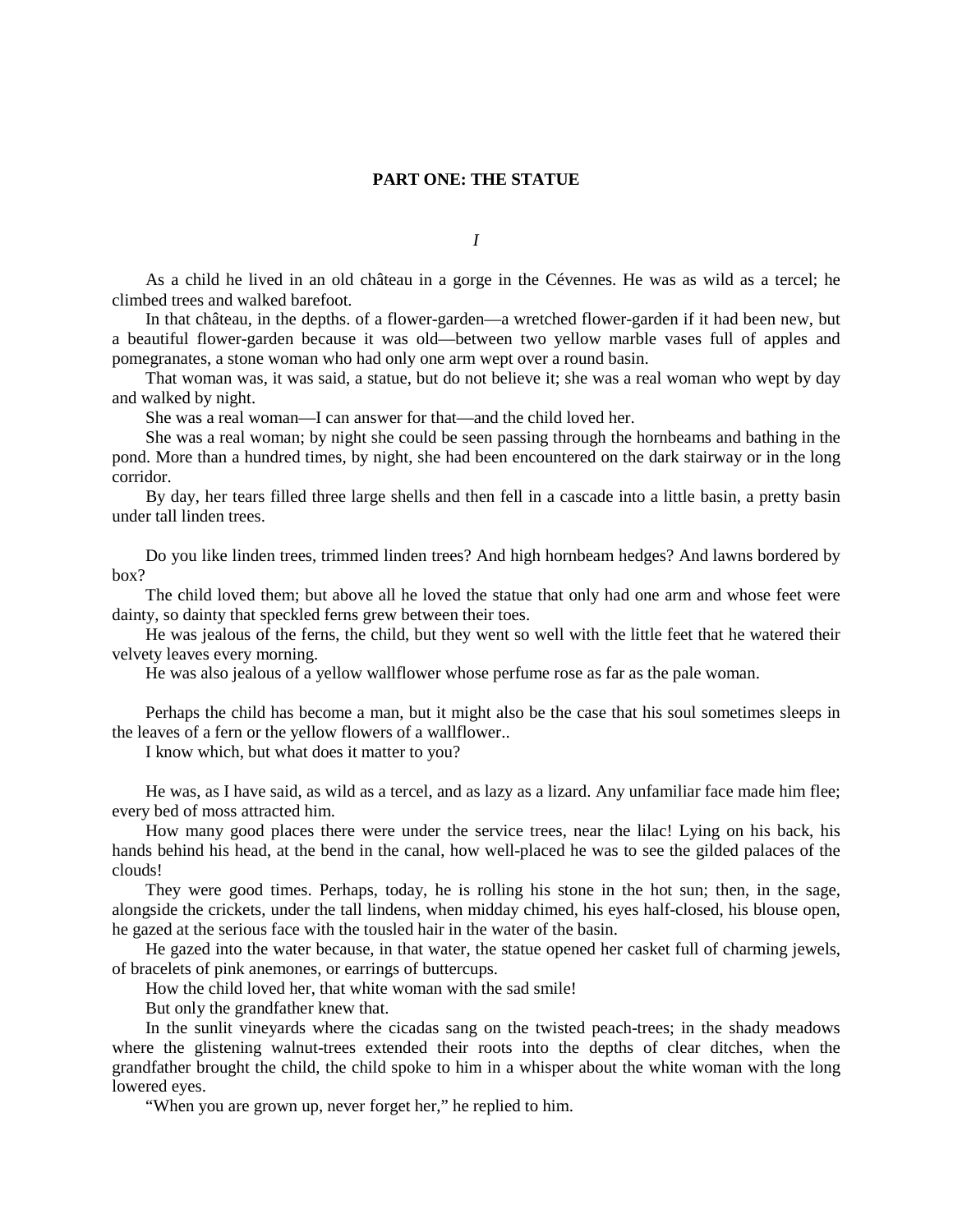They loved one another, the child and the grandfather.

Those were good times. In the wooden bench of the great hornbeam hedge they chatted like two friends, and when the old man fell silent, the child pressed the large hand with swollen veins to his lips.

In the evening, by the fire of woodchips, the grandfather talked about what a man ought to believe: about sprites and fays, about Morgane and Merlin, the knights of Arthur and the peers of Charlemagne.

Then he said: "March straight and look upwards; too bad if you fall; the strong man who falls gets up proudly."

The grandfather is sleeping today in the little cemetery in the middle of the vineyards; the child has traveled so far that he is weary of it; he has seen so many men that he is saddened by them; but...

What does that matter to you? You only want to know why the child never stopped before the two sphinxes that warmed their granite rumps in the sun.

He did not approach the sphinxes lying on the sand, which guarded the door of the drawing room because one night, in a treble dream, he had seen the monsters crush the woman with lowered eyes beneath their claws.

"Was he dreaming?"

"If it had only been a dream, why was a marble arm lying between the smiling monsters, outside the drawing room door, the next morning?"<sup>[1](#page-1-0)</sup>

Perhaps he was dreaming, though; he dreams every night.

As soon as he hides fearfully under the serge curtains of the big square bed, the stone woman leans over his beside, put a kiss on his forehead, and his soul flies away to strange lands where the flowers are alive, where the mountains sing and where blue gods bathe in rivers of milk.

"Is he still dreaming today?"

"Who can tell?"

## *II*

It is the night of the summer solstice. A bright fire is burning on the Plateau de la Madeleine and the mountain-dwellers are circling and singing: Saint John! Saint John! Girls, come and dance at the fire of Saint John!" Girls and boys are dancing in a circle.<sup>[2](#page-1-1)</sup>

The crescent moon, as thin as a sickle, gazes eastwards. Tears are no longer falling from the eyes of the statue into the granite shells. The leaves are motionless, the nightjar is flying soundlessly, the silent owl is putting his head outside his hole and the guard dog lying in front of his niche is wagging his tail slowly.

The statue descends from her pedestal.

The violets open their wide eyes in the grass; in order to see better, the narcissi sand up on their stems; a rose who loves a glow-worm calls to her sleeping sisters; and the bells of the hyacinths say to the stars of the jasmine: "Look at the statue walking in the path alongside the hornbeam hedge; the old trees are saluting her and the snakes of the canal are making emerald and sapphire bracelets for her."

She is walking slowly, a diadem of ears of wheat retaining the heavy tresses of her ash-gray hair and a belt of vines tightening her green robe decorated with golden reeds.

<span id="page-1-0"></span> $1$  Interpolated couplets of dialogue like this one, which sometimes extend to much longer exchanges, are one of the idiosyncratic features of the narrative. Because of the way that dialogue is signified in French texts, with a prefatory dash rather than quotation marks, if is not always obvious that the couplets are couplets rather than the following paragraph being a continuation of the second speaker's observations. As to who the speakers might be at any point in the narrative, readers will have to make up their minds about that on the many occasions when they are not clearly identified. It might be relevant to note that the protagonists of some other quasi-autobiographical stories by L'Estoille conduct dialogues with characters that turn out to be imaginary internal voices, notably the dialogue between Jean Philibert and the parrot in the episode in *Fusains* rewritten as "Hélène" in *Les Amoureuses*.<br><sup>2</sup> The feast of Saint John the Baptist (23-24 June) replaced pagan celebrations of the summer solstice in the Ch

<span id="page-1-1"></span>calendar, but local celebrations often retained pagan elements.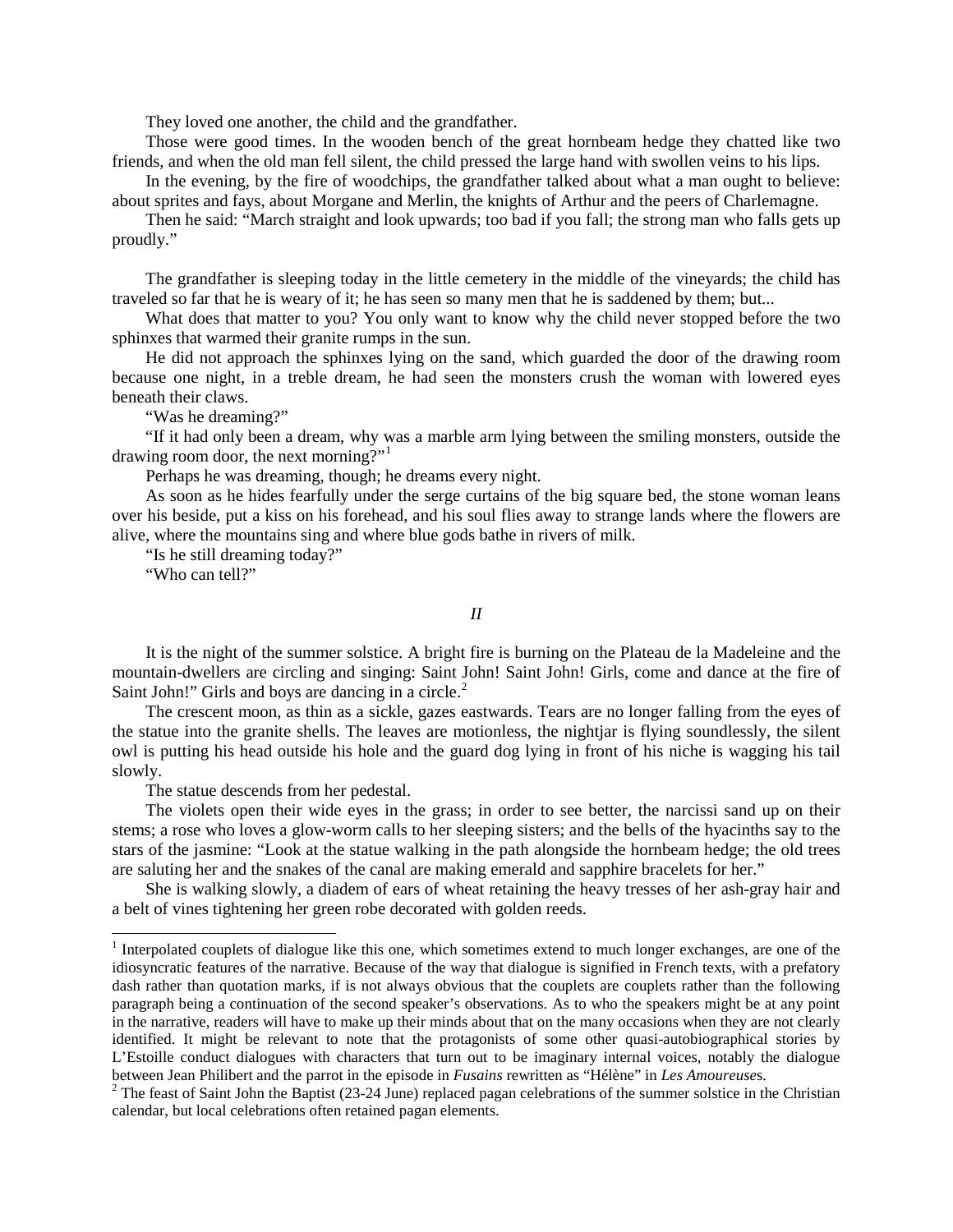Blackbirds are whistling in the ivy. The druidess has put on her fay's robe, her bright robe of the past.

On the sand turning pale outside the door of the drawing room, the two sphinxes extend their granite paws

"He has gone," says the more handsome, "the one who had a lotus flower on his brow. Is it necessary to follow him?"

"No," replies the pink sphinx, the one that has an asp with an inflated neck on its forehead.

But the fay came down from the high hornbeam arbor by the path bordered by box.

"Shut up, maidservants," she says, touching them with the tip of her sickle. "It is to carry my bed, out there on the banks of the Ganges, that his chisel carved you in the formless block.

On the reddened sand the monsters stretch out under the golden sickle, blood having flowed from their porphyry flanks.

Leaning on the perron, the grandfather listens to the sound of the carriage descending the avenue. He says:

"The old man will die alone; the child has gone. It was time to make a man of him.

"These old hands will no longer hold yours, child, but this old heart will beat faster tomorrow in a broader chest, for loving you more."

The mountain-dwellers are singing in the depths of the valleys: "Saint John! Saint John! Bring faggots of broom and holly to the fire of Saint John to chase away the evil spirit."

The fire goes out and the stone woman, the fay of the round basin, emerges from the great beech wood.

She is as white as a daisy, as blonde as an ear of wheat, as supple as a rush and as beautiful as a rose. Her sickle lowered and her eyes upraised, she stops before the extinct fire.

"Have you pardoned the proud man?" she says, with a sob.

Under the fir trees a voice responds: "The man is the master of his destiny; you have not wanted to die."

The druidess collapses and her tears fall on to the still-warm ashes. In the depths of the valleys the mountain-dwellers sing: "Saint John! Saint John! Come and dance, Fayolles at the fire of Saint John; midnight is about to chime."<sup>[3](#page-2-0)</sup>

The tears of the druidess fall on to the still-warm ashes; as she watches the sparks rise she says: "Die! I haven't wanted to die? Oh, yes, but he wanted when he awoke to find my soul in a body similar to the one that he loved. Forgive the proud man, Master.

"Your people, like germinating wheat carrying in its leaves the mud of the earth, was born under the sun of India under flowers with intoxicating perfumes, but it went to die, blinded by the sun, asphyxiated by the flowers; wanted it to carry ears of wheat; you put your billhook and your hoe in the hand of the Potter.

"You said to him: 'Like the plants they are living, like the flowers they are loving; to the laws of matter alone they are submissive, and in the tender arms of matter their souls have gone to sleep; awaken them by crying my name to them.'

"Your name had too many letters for the tongues of children; the syllables were cut up and each of the syllables became the name of a god, but in pronouncing them, all were pronouncing your name.

<span id="page-2-0"></span><sup>&</sup>lt;sup>3</sup> Les Fayolles is a mountainous region in the vicinity of the commune of Roanne in the Monts de la Madeleine, where L'Etoille was born; the term is being applied here both to real imaginary inhabitants, with an element of wordplay, more evident in English than in French, that links the Fayolles of the story with the alternative spelling of *fées* (fays.) employed in Medieval romances featuring Mourgue la Faye (L'Estoille's Morgane; Morgan le Fay in Malory).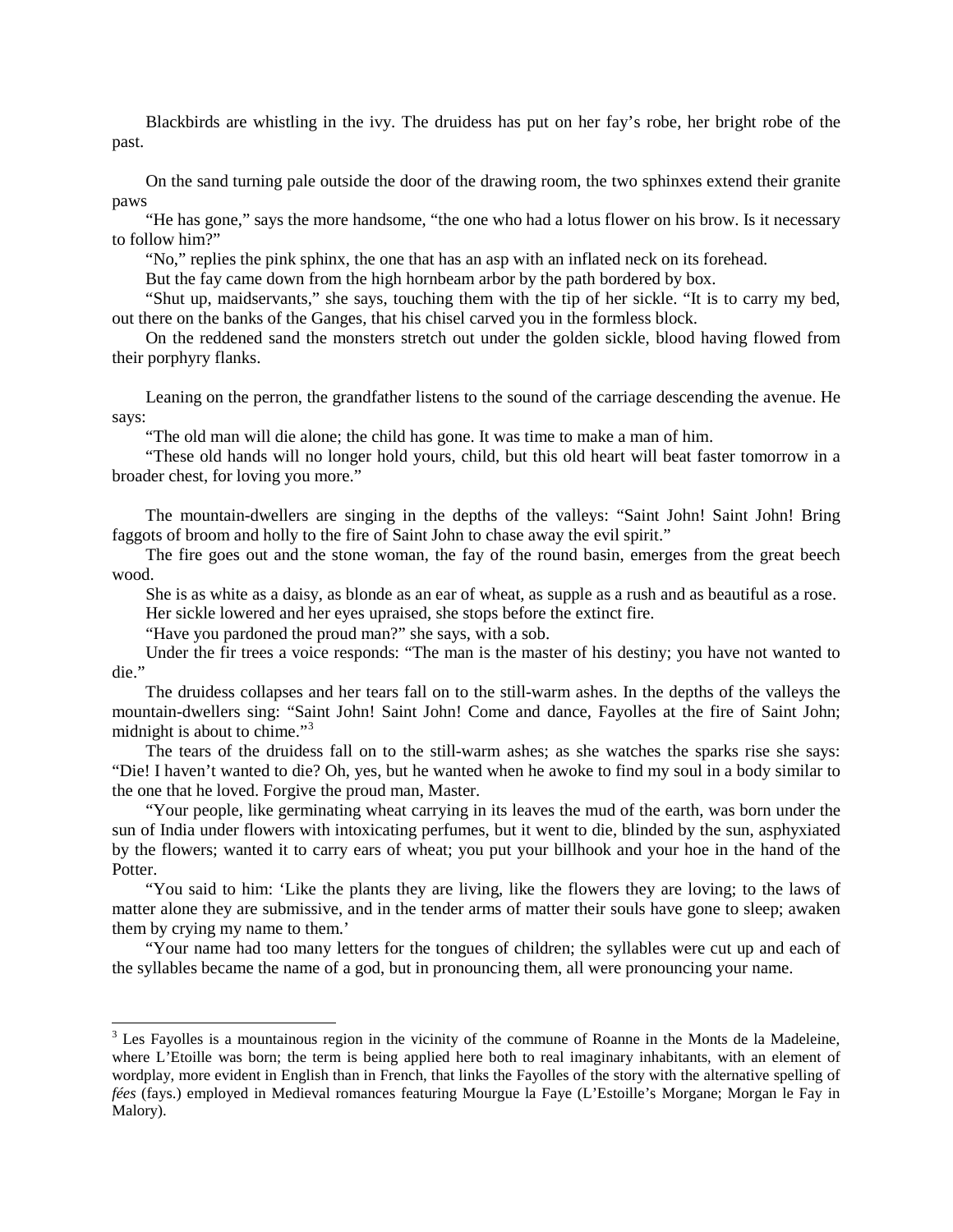"In the granite of Elora he carved them, colossal, vague and monstrous.<sup>[4](#page-3-0)</sup> He put flames in their hearts and poems on their foreheads. Master, pardon your worker, who, in an hour of folly, after having given a body of bronze to your poem, wanted to give a body of mud to his song.

"Pardon; when, your people having grown, you wanted to show yourself to him in your dazzling unity, you said to the potter who as dreaming up above in his luminous pantheon: 'Get up!' Free, he responded: 'I am your slave; command.'

"And he said to me: 'Before us the road will be long; it will require an ax, and no longer a chisel; you shall be the Voice and I shall be the Arm. If life reunites us we shall love one another as we love one another today; if it separates us, we shall find one another again at death.'

"And without plaints and without regrets we have closed our eyes to the light from above, and your hand has thrown us into human darkness

"Pardon your soldier! Pardon your druidess!

"But you have pardoned; you have enabled him to be reborn near me, and during his sleep my soul talks to his... He is your worker; what have you commanded him to do? I don't know; but he has come because you have sent him. Let me help him; I am still the druidess and I will not forget my oath."

A breath of wind passes over the ashes; sparks spring forth and smoke rises.

The smoke dissipates... Where is the druidess? Who is that pale child with golden hair and lowered eyes?

The mountain-dwellers are singing in the depths of the valleys: "Saint John! Saint John! Dance at the fire of Saint John, Fayolles, midnight is chiming.

Like dry leaves over the flowery heath a breath of wind carries them away, the white Fayolles; midnight is chiming.

Like swallows around the great rock they are twittering. Listen! "We were druidesses when the woods talked; we are Fayolles among the baptized. Priestesses without altars, widows without fiancés, we are the beloved of the heaths, the incense of the forests."

The fire revives. On its ashes the child sleeps; like a flock of swans they circle. Listen! "The flame revives, the druidess sleeps; we have divined. The prison is open, the sin expiated. In the hollow oak let us hide the sickle that injured his hand; widows without fiancés, we love those who love one another; priestesses without altars, we bear all the way to the Master the incense of kisses."

Around the broad heath their dance unwinds; the child sleeps. Listen! "Forget, the Master forgives. Forget the starry belt that only death can untie. Forget the golden sickle that only death can break. No longer be, on awakening, the queen of the Ganges, the beloved of the great potter."

The sun rises. Like dry leaves on the flowery heath, a breath of wind cries them away, the white Fayolles.

Over the canal a blue vapor floats. Slowly, it rises all the way to the branches of the lindens, whose crowns are silvered; then, abruptly, like a falling veil, it falls on to the flower-garden.

In their niches in the hornbeams, one might think that the marble vases were leaning over on their granite pedestals, and that the two sphinxes were standing up.

The Orient is reddening, the mist falling.

They are no longer two monsters on watch before the drawing room door but two women smiling on their granite pedestals.

The crowns of the linens quiver. Three sunbeams tint the plain crimson. The mist flies away. The vision vanishes.

<span id="page-3-0"></span><sup>&</sup>lt;sup>4</sup> The reference is to the carvings in the subterranean temples in the caves of Ellora in India; in L'Estoille's imaginary prehistory they represent the primary Indo-European culture whose migration to Europe originated the culture herein originated by "the Celt" (he had previously called them Gaels), one of whose subdivisions became the Gauls.